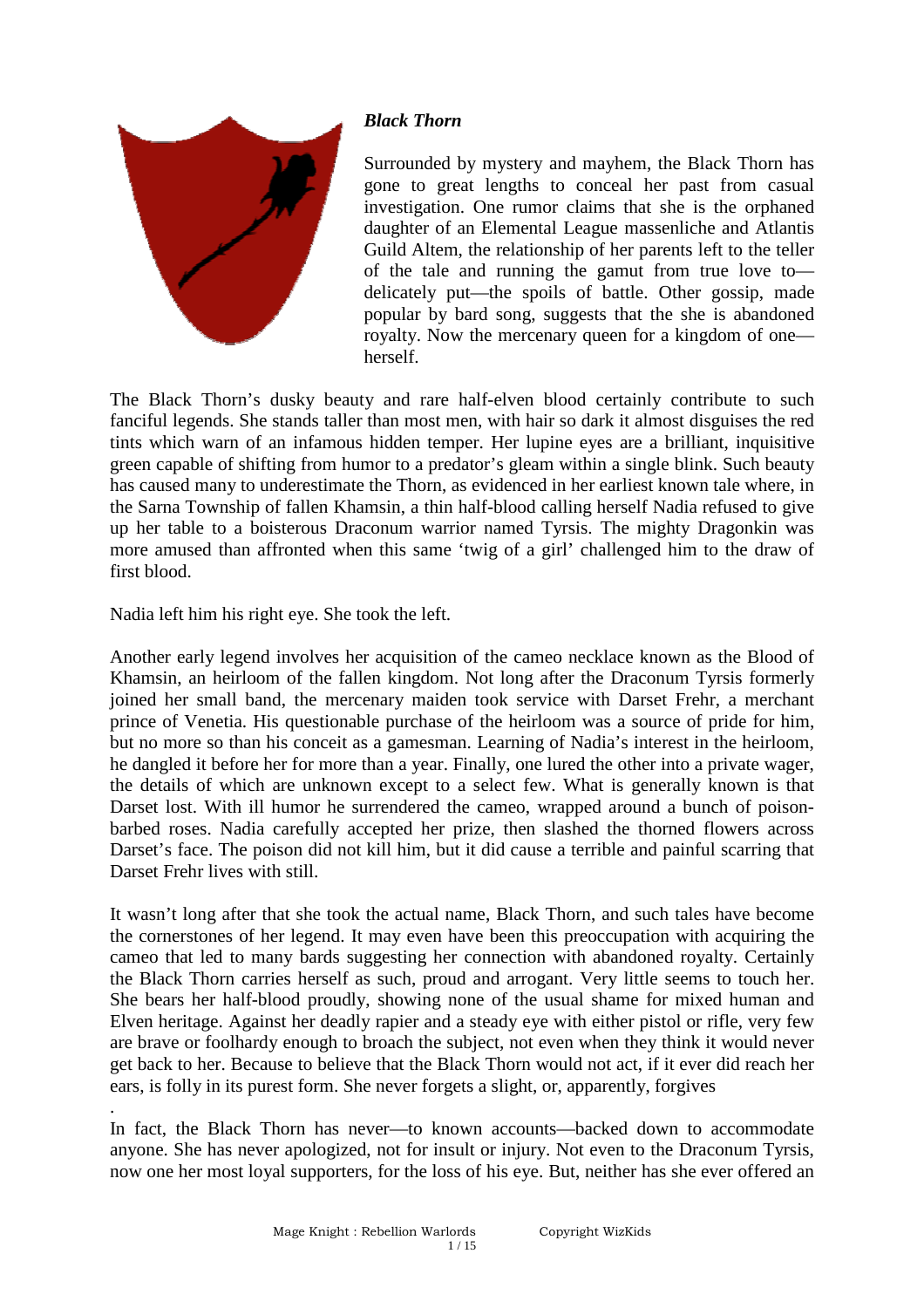excuse for her own failures, or cast the blame on another. In her own words, "There is one person only on whom I completely rely, and one to whom I ultimately answer. Me."

If that sounds like a hard way to live, no doubts that it has been. Tales of her personal losses, and those inflicted on others who came against her, are many. Understandably so, as the Black Thorn has fought for and against almost every known faction and sub-faction known to The Land. Her small, elite band has worked for the League and the Sect, for independent kingdoms, merchant princes, and anarchist leaders. They've raided, stood in garrison, acted as bodyguards and—some claim—assassins, taken vanguard positions for larger armies, and have led charges in battle. About everything a small unit might do. Except that they have never—not once—worked for the Atlantis Guild.

Such pointed discretion has fueled many more rumors and this, along with her frequent dealings with Khamsin mercenaries, has forced her more and more into the camp of the black powder rebels. Not a position she has avoided, either. There is even gossip of an old love interest between the Black Thorn and Snow, Prophet-Magus Karrudan's Assassin. This alone, discounting every battle she has fought in which the Guild and empire suffered, would be enough to justify the large bounty placed on her life by the Atlantis Guild.

But it is not the only price on her head, and to the Black Thorn such bounties are simply a measure of her worth. She tracks every offer made for her life or capture, or for other members of her warhost. As the bounties increase, so do her costs for services rendered. And make no mistake; the Black Thorn always exacts a price. It may not be coin or magestone, but payment will be made in full.

In one manner or another.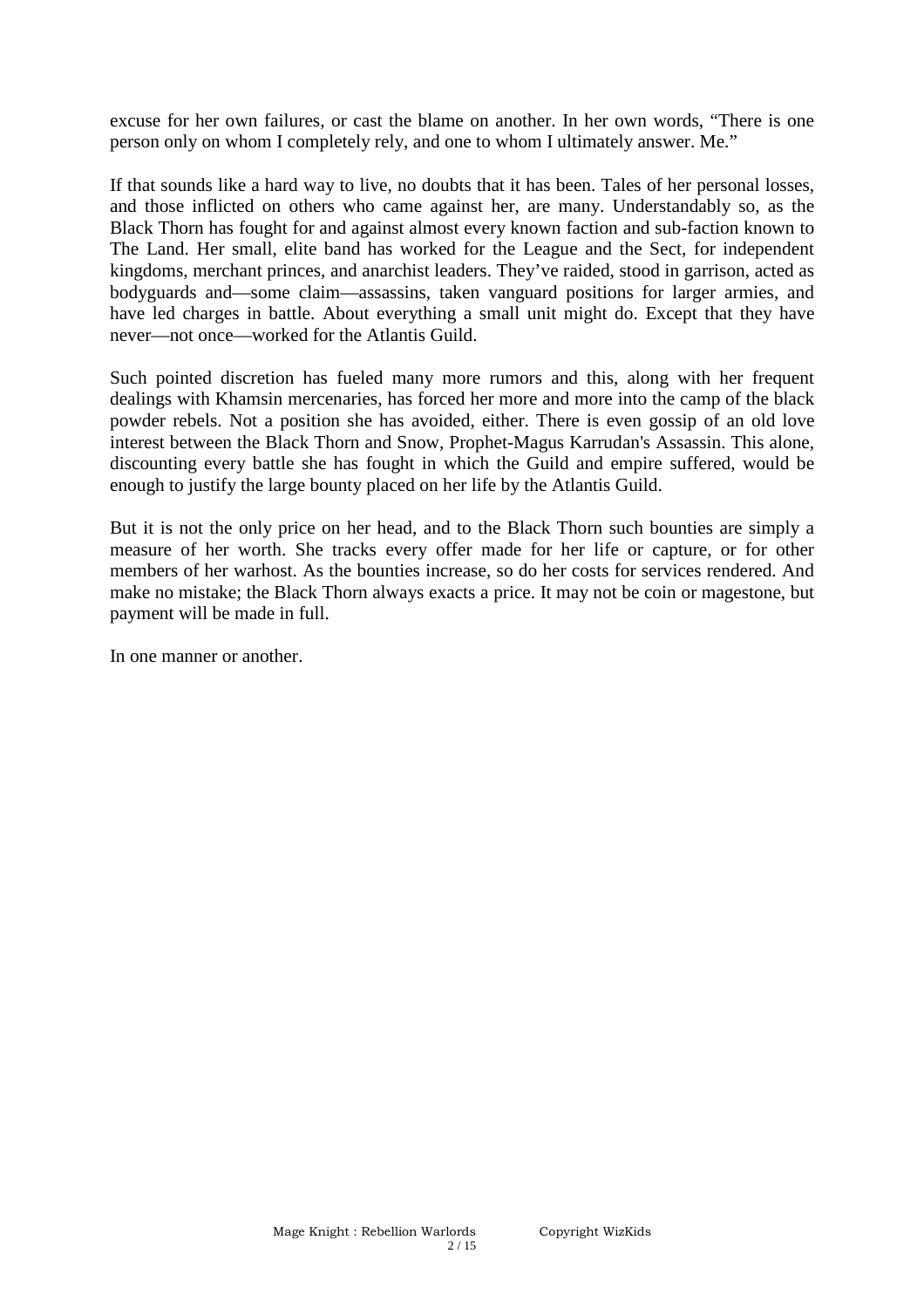

## *Carmine Sura*

## *Lady of the Frost Fell*

The daughter of duke Nanja of Rangraz, a cold northern land, Carmine's early years were pampered. The duke's only child and heirpresumptive of the duchy, she wanted for nothing. She learned the courtly arts – dancing, conversation and etiquette. She learned to ride, to hawk and how to handle dogs. Her tutors were the finest her father could hire from throughout the land and by her early teens was fully conversant with the laws of the duchy. Shortly before her fourteenth birthday, Carmine went out riding with her maid, Leta, and bodyguards,

little knowing that the simple ride through the countryside would change her life.

Several miles outside the town, a werewolf surprised the party. Carmine's bodyguards quickly drove it off but not before the beast had savaged Leta's horse and thrown the maid, badly injuring. Carmine knelt beside her friend and cried. "Don't let her die," she whispered as the tears poured down her face. To her surprise, and that of her guards, a mystic glow surrounded Leta and after a short instant she sat up as if waking from sleep. To Carmine this was a miracle but her father's Elemental League advisor knew better. Lady Carmine Sura was a healer and with sufficient training could be a Mending Priestess. Though unhappy with this idea, Carmine eventually acquiesced to her fathers will, knowing that such training would bond the duchy more closely to the League and ensure its support against the nearby Necropolis Sect.

The journey to the school was long and arduous, as was the training that followed. Her fellow students cared little for her noble status, something that annoyed her considerably after years of deference, regarding themselves as members of the League first and citizens of their own nations a distant second. Carmine swore not to let this happen to here. She would learn what the League would teach her, but her loyalty would always be to Rangraz. As a result, she never fully integrated with the other students, remaining aloof and preferring to study on her own. The other students called her the Ice Princess though she took no notice. After all, it was just a name. Over the next few years, Carmine mastered her magical skills, learning to heal more serious wounds and, after a lot of practice, to heal people without needing to touch them. When she was seventeen, she received the gnarled wooden staff that signified her status as a Mending Priestess, one of the youngest people ever to complete their training.

### *A few more years of advanced training and practical experience and I will return home*, she thought.

The assassination of the Atlantis Guild prophet sparked rebellions across the land and Carmine found herself busy healing League troops as they struggled to restore order. She learned to work with her fellow Elementalists, using defensive magics to protect those she treated even in the heart of battle. The rebellions spread and Carmine grew sick of the sight of blood, yet the worse was still to come. While treating soldiers after the Battle of Ellis Ford, she received news that Rangraz had been overrun by the Necropolis Sect. Her father remained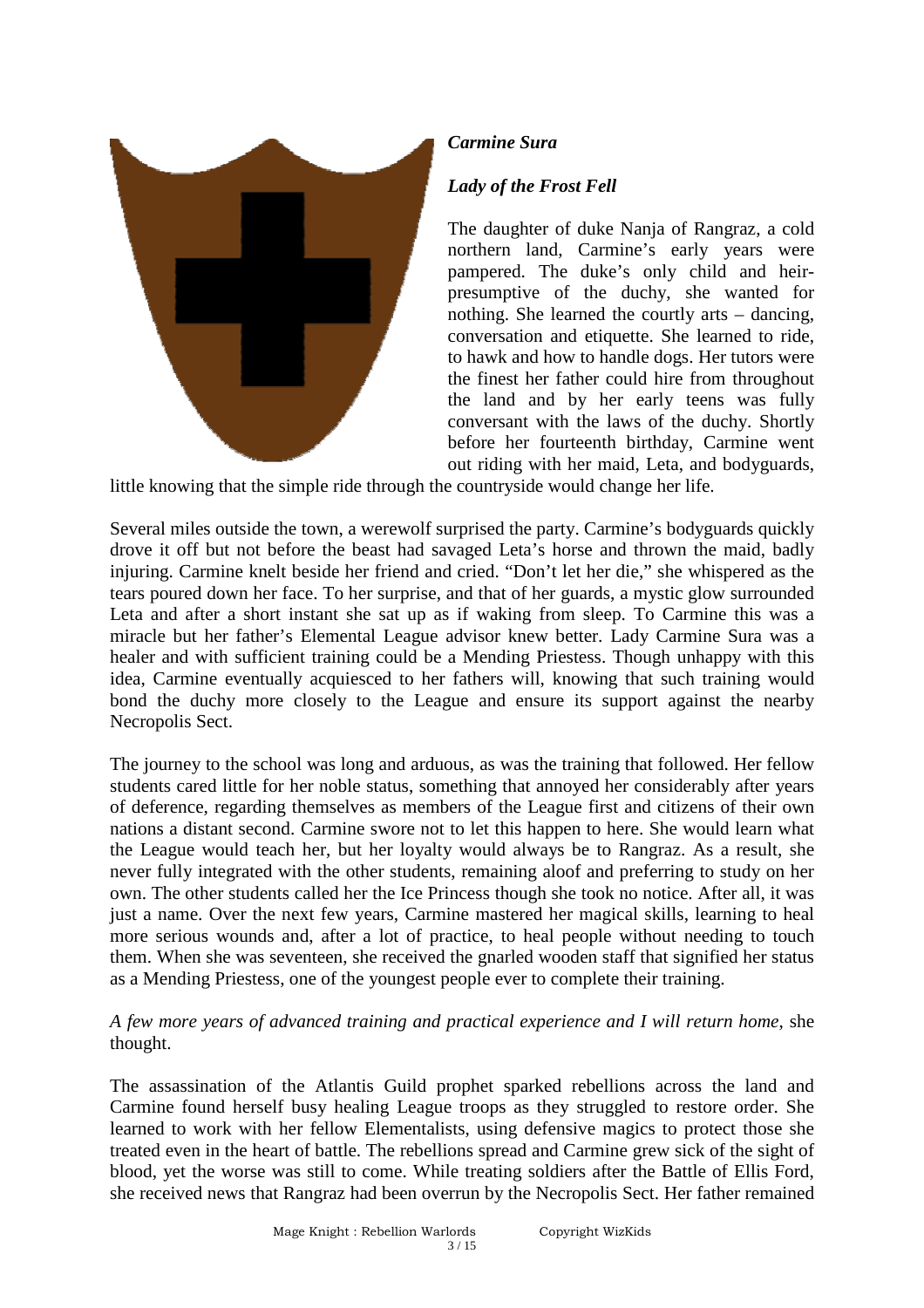in power but was now little more than a puppet in the hands of the vile necromancers and vampires. She petitioned the League for assistance in liberating her homeland, but the magisters refused, citing more pressing concerns. Unwilling to accept the sacrifice of her home, she quit the army at Ellis Ford and set off home. To her surprise, she was not alone. Blademaster Rynn Crow, whose life she'd saved earlier in the campaign, chose to accompany her, as did several of the swordsmen and rangers under his command. They owed their lives to Carmine and would not let her journey into danger alone.

They acquired several other allies on the way to Rangraz. Sir Illian Moore of the Knights Immortal saw the justice in Carmine's cause and vowed to aid her, as did the Dwarven jarl Bannor Grieg and his fusers. Initially the Elementalists and the rebel Dwarves cared little for one another, but they both abhorred the Necropolis Sect and in that hatred found common ground that grew into grudging respect as they neared their destination.

Though caring little for violence, Carmine knew she would have to fight for the city. The initial clashes with Necropolis troops easily went her way, the bowmen, fusers and swords men handily defeating the detachments of zombies sent against them. However, as they neared the city darker creatures were unleashed upon them. A vampire nearly killed Sir Illian during the storming of the city though Jarl Grieg drove it off before it could complete its bloodsucking and Carmine quickly healed the knight to full strength.

Recapturing the palace was horrific. Grave diggers had raised a veritable army of zombies. While most were weak, some were the ancient lords of Rangraz, mighty warriors who wrought a dreadful toll on Carmine's forces. Nonetheless, they were victorious and took control of the city. One last horror remained, however.

Entering her father's throne room with Blademaster Crow, Carmine realized something was wrong. Her father stood waiting for her, but something about him was different. As she approached him he lunged forward, fangs bared but Rynn Crow's blades blocked the duke's path. Duke Nanja backed away but laughed when Carmine stopped the Blademaster from counterattacking. "You have a lot to learn about when to be merciful," said the vampire who was once her father before leaping through one of the hall's many windows and flying away.

Despite her upbringing, Carmine no longer desired to rule Rangaz and instead installed her cousin, Rubin, as duke. Based in the Frost Fells on the eastern borders of Rangaz, Carmine and her companions strive to counter the machinations of the Necropolis Sect and gather news on her father. She knows that one day she will have to confront him again and hopes she will have the strength to do so.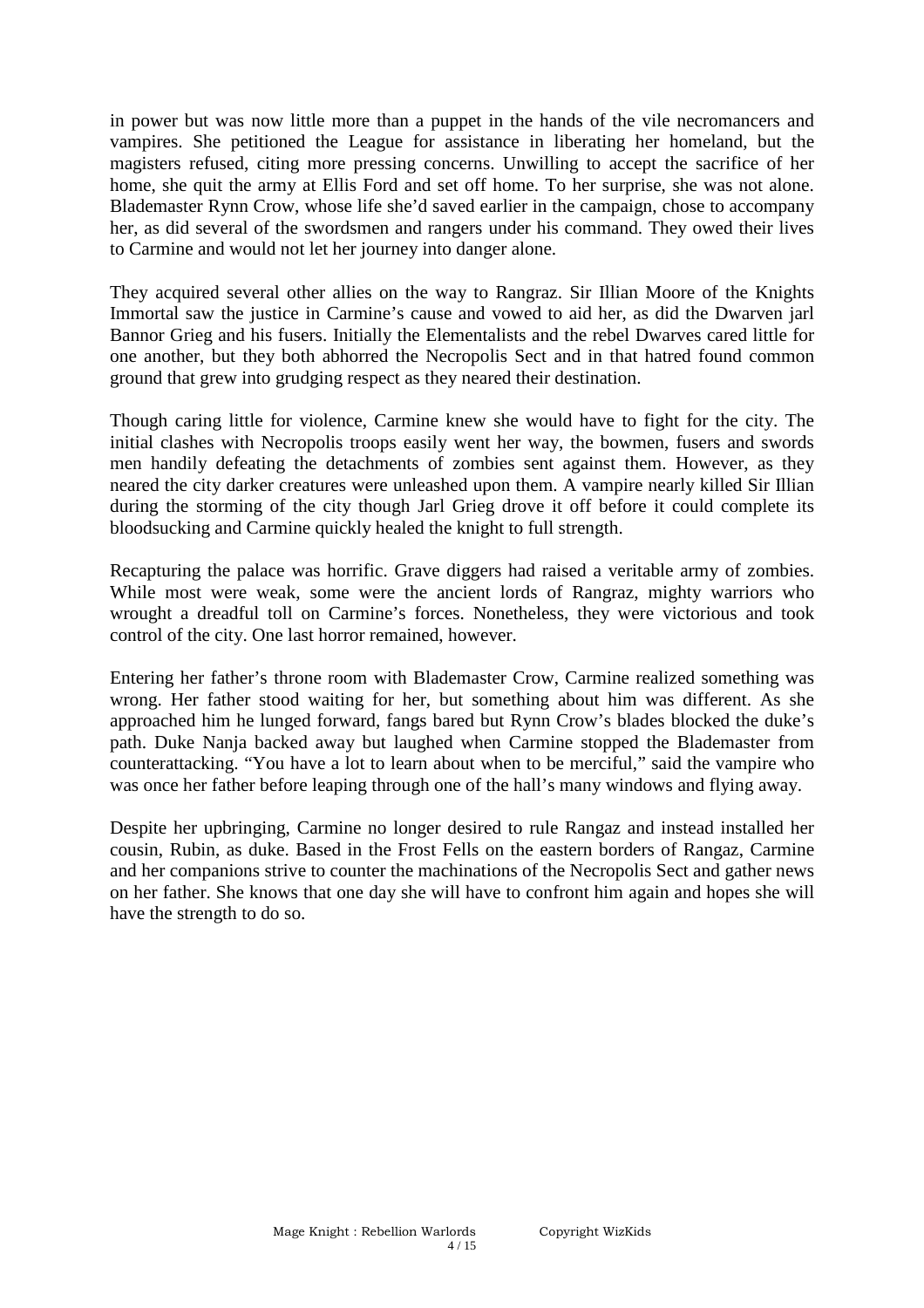

## *Chromazar*

## *The Story of Chromazar*

You want to hear my story? Well, you asked for it. You may feel it hard to believe me because this story is a strange and unbelievable one.

To be completely honest, I don't care if you believe me or not. But if you choose not to believe me, let me ask what you think is normal in these strange times...?

My name is Chromazar. I was born in Atlantis in the year 400, four centuries after Tezla was born. I cannot recall much of my childhood or my parents. I was taken away from them when I reached at the age of ten and raised in the Guild to learn the Technomental art - and I was good in it. Really good. Good enough that I became a member of the Guild at the age of fifteen, and a full fledged Demi-Magus at the age of

nineteen. Back then I did not know what my true fate would become.

When we raided a Rebel village my unit was trapped in an ambush. We were cut down to the last man. I was heavily wounded and believed that I wouldn't live to see the light of the next day. But our so-called cruel adversaries did not kill me. Instead they captured me and even healed my wounds.

The following years I lived and served as their bondman. The Atlantis Guild had declared our unit and all warriors dead, so there was no way of returning home for me.

My Magestone had been taken by the rebels when I was captured, so I was forced to learn that there are more things in life than just magic. It was a completely new experience for me. I learned the customs of my clan. I learned what it means to have a family.

And then I witnessed an attack of the Atlantis Guild on my clan. I never cared about it when I was an Atlantean myself, but now I saw the cruelty and relentlessness of my people against the poor, the weak and the innocent with new eyes. I realized then that my heart had already found a new home.

When the Atlantis Guild committed another attack on a small hunting party of my clan, I saved the Jarls' life. In exchange for my help they gave me back my freedom. Now, after five years in serfdom, I became one of them.

I stayed with my clan of course. And I fell in love with Janufa, the clans' medic. When I was 26 she gave birth to our child, making me a proud father of a son. We called him Janar. But my luck should run out very soon after that.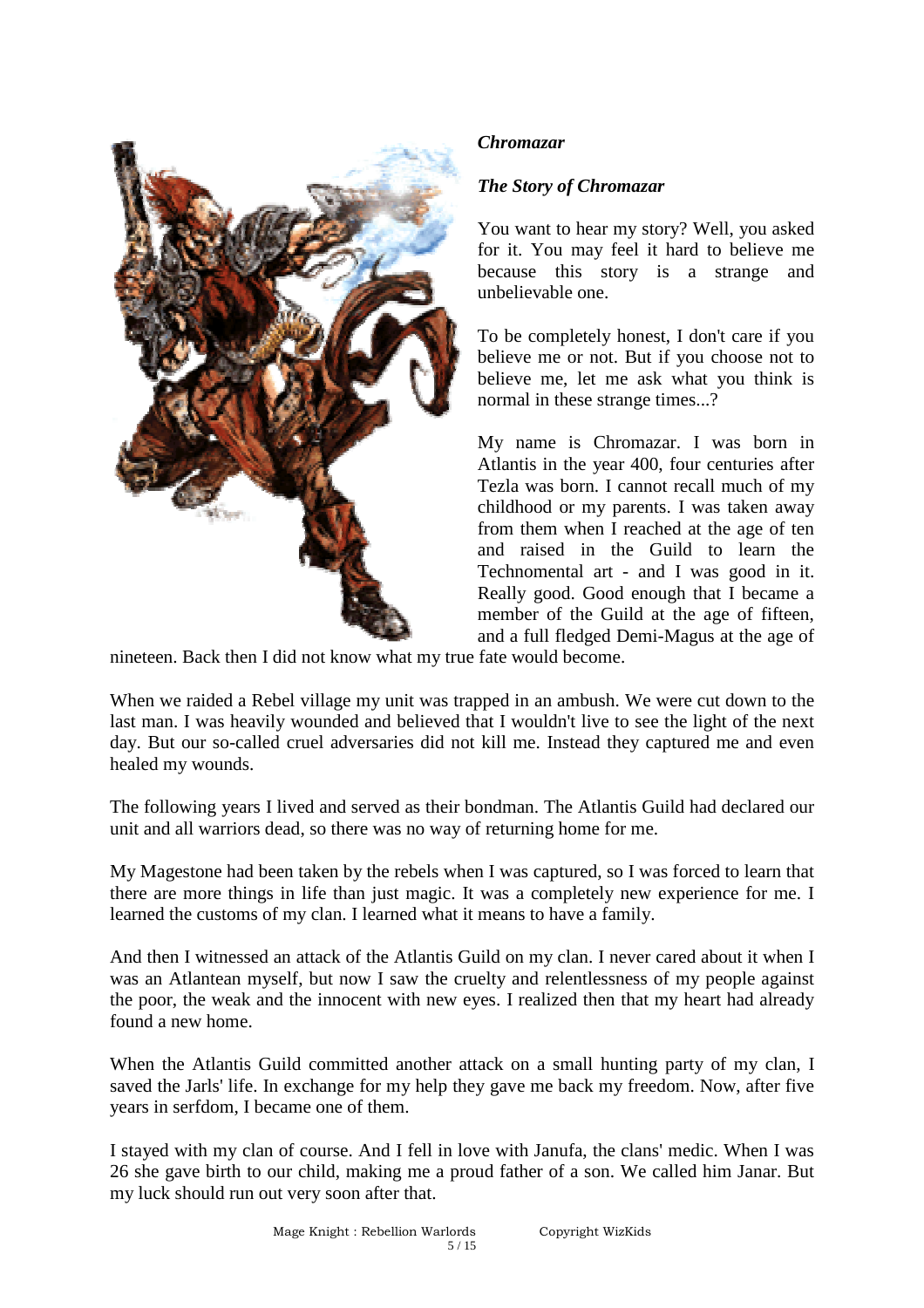When the warriors of our clan went on a campaign against the Atlanteans, our camp was pillaged by a band of Orc Raiders. They killed without mercy. They murdered my wife. They took my son with them. That day I took an oath to avenge all injustice. With my small band of trusted companions I wander through the Land in search of my son.

Should I ever find the Orc Raiders responsible for murdering my wife I will take bloody revenge. I am Chromazar. I was Atlantean and now I'm a Rebel. I fight for justice.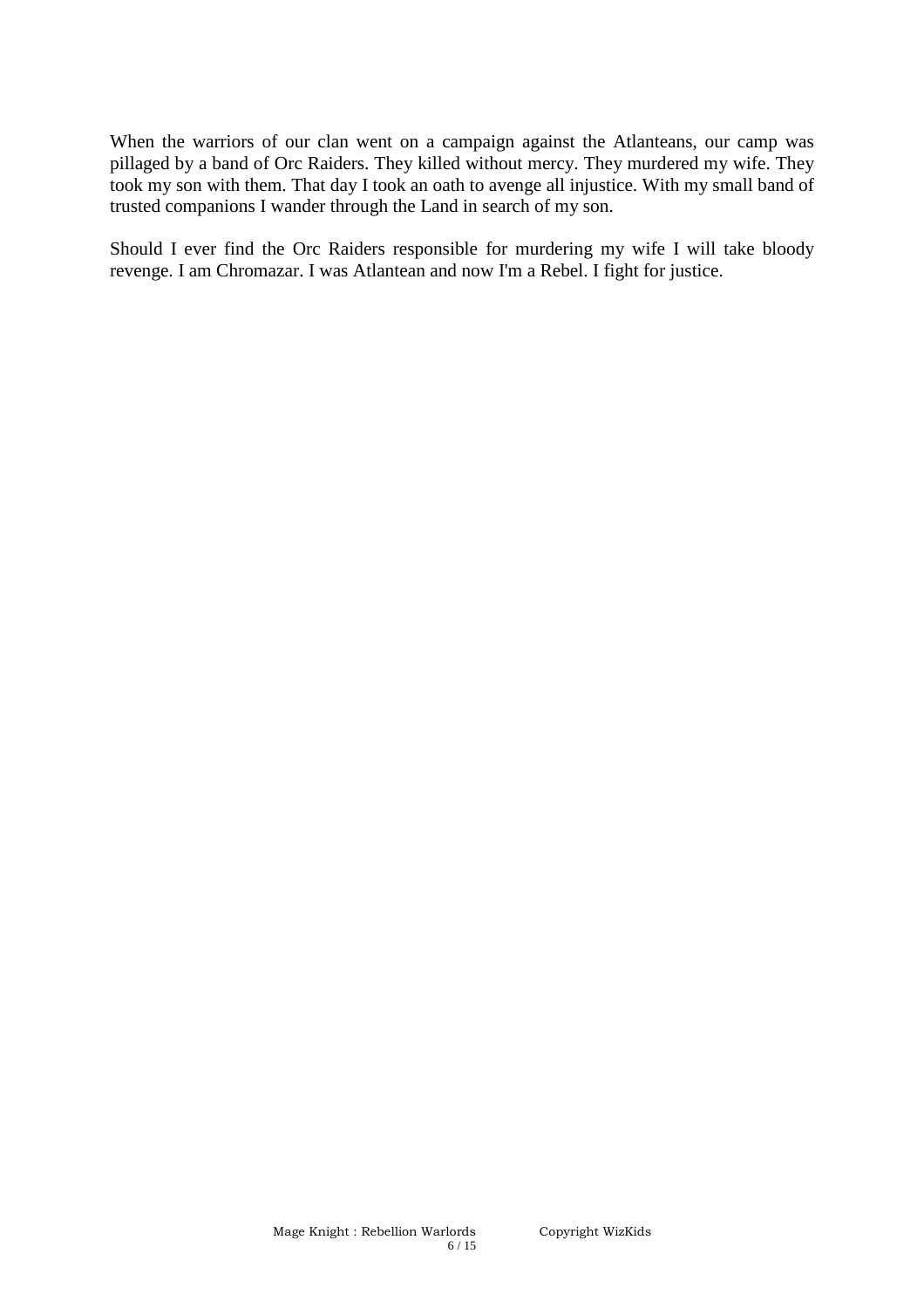

## *Darq, the Corrupt*

Reviled and forbidden in speech these last twenty years, Darq's true birthname may be forever lost to history. Born a chief's son of the Clan NaBeck, great things were expected of him, certainly. But not the great darkness to which he succumbed.

One of the stronger clans of the Serpine Mountains, the NaBeck had opposed the Sect's authority ever since the necromancers' "desecration" of Isle Fey Necropolis. The legends assert that Clan NaBeck recovered every ancestor

resurrected by the black magicks, laying them properly back to rest in new catacombs before turning their full hatred against the Sect. Despite continuous defeats and hardships they remained steadfast, loyal to their cabal of deities and demigods who supposedly occupied the upper slopes of the great Cainus Mons and whom they relied on to eventually tip the balance in their favor. Fighting the dark warhosts for better than one hundred years, relying on their intimate knowledge of the Serpines to persevere, this Clan became the morale and martial center for continued resistance to the Sect presence.

Darq, in his childhood, was a pale and sickly youth. He would wake the camp screaming of monsters in the shadows, of dark men with bright eyes who followed him wherever he went. The clansmen, worried about the Sect's possible influence, took great efforts to instill in Darq a strong belief in the power of the gods of Cainus Mons. Then, seemingly overnight, the boy's ailments vanished and he began to strengthen into a fine young man. The NaBeck took this as a positive sign that the worst was past. They gave thanks. They rejoiced.

They relaxed their guard.

When he came of age, Darq became a warrior of great renown and a leader who inspired those around him. His father remained chief of the NaBeck, but Darq was soon elevated to 'high protector' of all the Serpine clans. Said to be 'touched by the gods,' possibly even a fostered son of the Cainus Mons pantheon, the clansmen named him 'The Bright One' and 'The Uncorrupt' and talked about how he would someday sit at table with the immortals themselves. In the meantime, though, they would revel in his company and in the glory he brought them. Certainly his victories over the black armies must have been worrying the Necropolis Sect as more clansmen turned renegade to join Darq's warrior band. There were even rumors of the Order of Vladd finally turning dark attentions to the NaBeck and their allies, though the clan warriors remained strong and defiant in their righteous belief.

But despite his own gifts for battle and the stalwart support of everyone around him, Darq himself began to openly question the pagan gods on Cainus Mons, asking why they should attribute all good fortune to the mystic rather than to the mortal. Some now believe that his talents had filled him with conceit, and that it was this hubris which led to Darq's downfall. Others claim that he had always harbored a darkness in his heart, reminding those who could remember about the childhood nightmares.

In truth, whatever dark seed had been planted within him, and whenever it had been done, the Order of Vladd had discovered and exploited it. They allowed him to continue winning his minor victories, inspiring the renegades, but at the same time they worked on Darq's sanity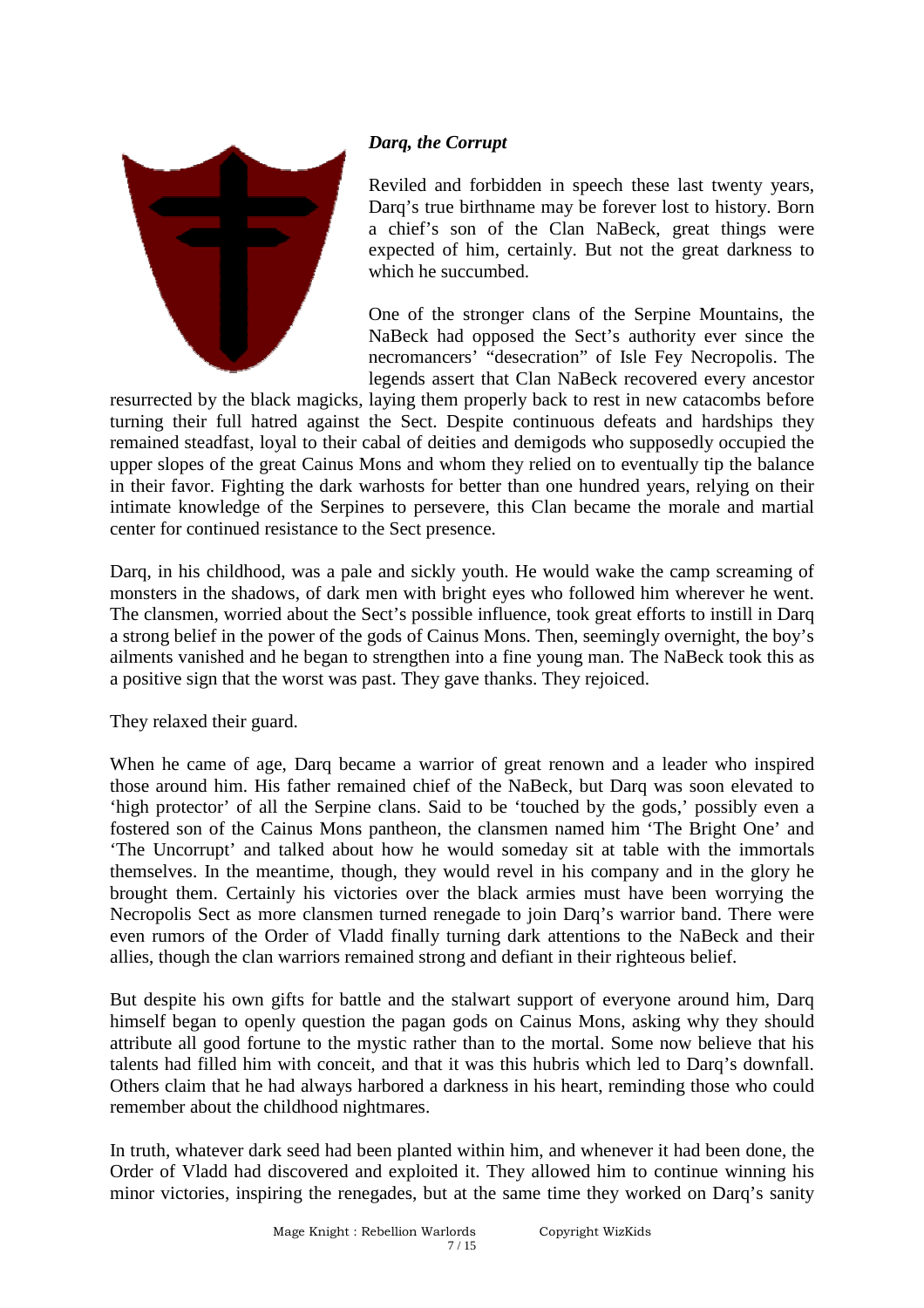and his faith until finally he paid only the most basic lip-service to the gods. And then not even that.

Turning pale and sickly once more, Darq began acting erratically and often screamed for hours at distant Cainus Mons. He developed bleeding sores that never healed, and took more to directing battles from his tent rather than fighting alongside his warhost. Only his continuing accomplishments prevented Darq's removal as protector, though with the death of his father and the ascension of a distant cousin as chief of the NaBeck talk had finally begun, considering to do just that.

Too late, however. Much too late. Darq had given up to the Order of Vladd the NaBeck catacombs, now being used by all renegade clans as a new and secret necropolis. In a vicious betrayal of their former faith in him and the memory of his father, Darq pretended a new and lasting calm, claiming that the pantheon on Cainus Mons had spoken to him in his delirium. The gods commanded a grand ceremony to celebrate them and the honored dead of the clans. It would be the key to Darq's full recovery and the final turning point to driving out the Necropolis Sect.

Within the Order of Vladd, the ceremony would be the culmination of years of work. It would also be the end of any real resistance to the Sect's rule of the Serpine Mountains.

Plans were laid at once, on both sides, and eventually the Clan NaBeck and the core of Darq's army came to the catacombs. Huge bonfires were lit and the celebration begun. And then, at middling night, Darq led his best warriors into the catacombs to pay homage to his father. Except that the Order of Vladd had already brought in grave robbers to breathe animation back into the many corpses, and so a host of *nupheratii* awaited the clansmen, falling on them to rend with teeth and claw. Darq himself fought against his former friends at the side of a dark *nopheratus* prince. Those who escaped the catacombs found only chaos and carnage waiting above, as a necromancer led a small army of winged nightmares against the celebrating clansmen. Many were allowed to escape, but all men, women and children claiming kinship with the NaBecks were caught.

At the first light of morning, Darq emerged from the catacombs. Now a member of the Order of Vladd, he presided over the final dispatching of his former clan kin.

Already a celebrated warlord, as a member of the Order Darq rose quickly to power within the Necropolis Sect. A bloody purge of the Order only a few years after his 'birth to darkness' was credited to his machinations, though only as a means of acquiring more power. It is also just one more chapter to his growing legend, as the temptation and corruption of this 'untouchable son' has spawned many fireside stories. Still, the end results are the same.

That Darq succumbed and betrayed his clan, becoming a prince of the *nopheratus*, and was unleashed as a new scourge on The Land.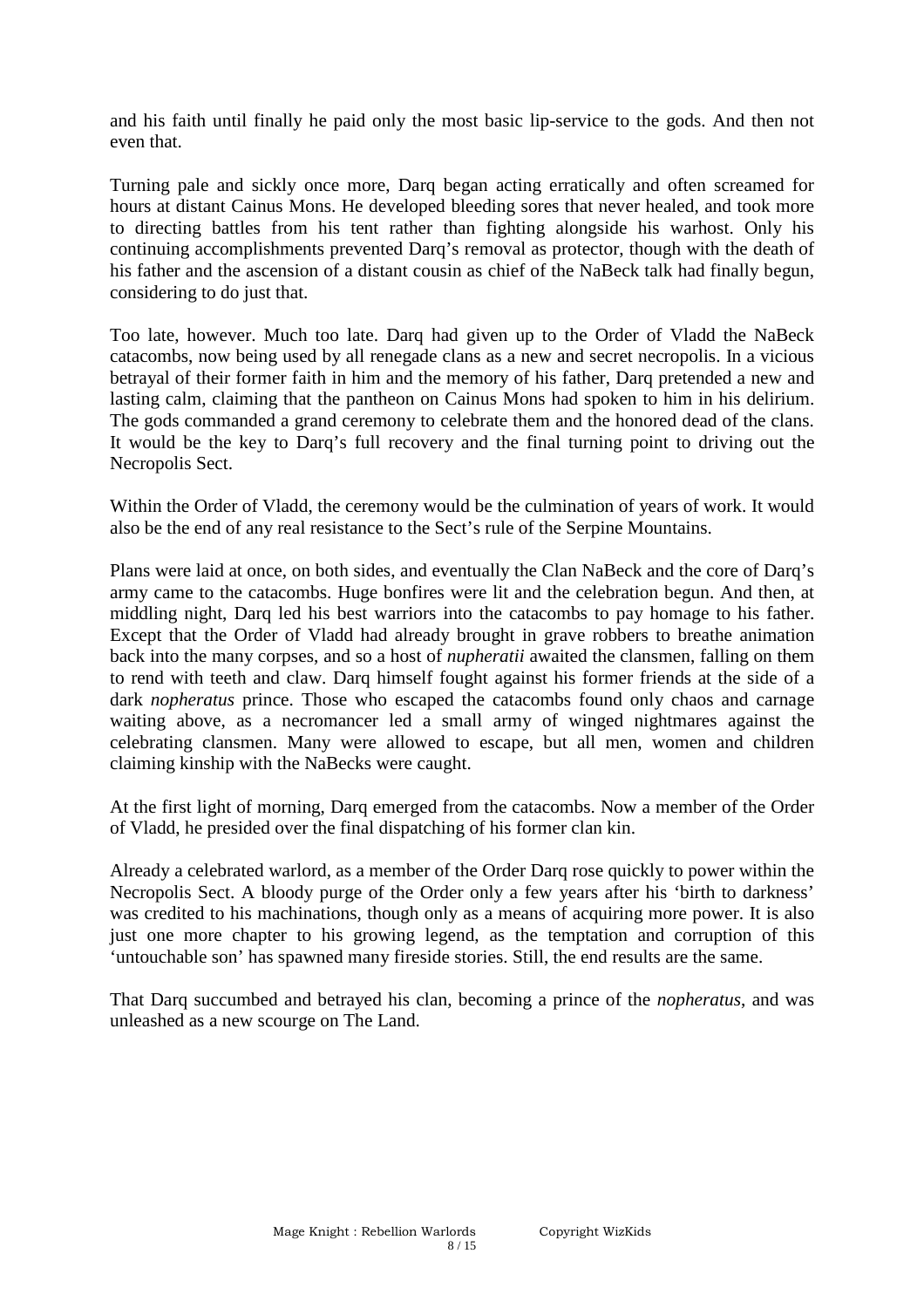

# **Kho'Ta**

# **Kho'Ta of Three Lives, Warlord of the Whitespray River**

Kho'Ta was born Belwood in a small Elven village nestled in the foothills of the Sturnmonts at the edge of the Roanne Valle. Protected deep in the Wylden Plateau by distance and the strength of the Elemental League, his youth passed relatively untroubled from the chaos rocking the Land.

Belwood spent most of his time exploring the lower slopes of the Sturnmonts and developing a deep love of nature and the miracle that was life in all its myriad manifestation. When he passed his naming day, he felt his path call to him and he made his way to a Sanctuary, where he was accepted and became a Pledge. There, he spent an unknown time tilling and nurturing the earth, breathing the essence of life. His dedication and potential were obvious and he was giving the opportunity to move along the path of becomming an Acolyte. As the years flowed, he grew and matured like the iron-oak he had planted as part of his pledge. As the rest of the Land continued its wars and power struggles, Belwood floated in a sea of serenity, unaffected by the chaos of the outside world.

However, as he came into his full powers of healing and nature, he heard the siren call of the Land. Daily desecrations defiled the skin and bones of Land and it called Belwood to its aid. That very day, Weyr Ria came to Belwood and announced that that this part of his path had been successfully traversed and that Belwood had passed an important bend along the way. She told him it was time to leave the Sanctuary and repay the Land for all it had given him.

Buoyed by her words and the reassuring strength of the Land beneath his feet, Bellwood began to journey. Though initially joyful, the weeks, months and years that passed brought only heart break and sorrow—so much pain and destruction! The peoples on all sides of the Land took and destroyed what they could have nurtured and strenghthened. The Guilds, with their endless obsession of MageStone, inflicted countless greivance wounds on the Land in their misguided fervor to obtain the magical substance. Even more insidious was the Necropolis Sect and their defilement of life itself through their use of the dark magics. The weight of it began to darken his soul.

As he continued to search the Land and provide what healing he could, Belwood was captured by a troop of Seething Knights of the Necropolis Sect and taken back to Necropolis. Though most of his kind were put to the sword, a Necromancer came and with out a single word studied him directly for a time before announcing that this powerful Elemental Priest might be subverted. Though he shouted his denials, repulsed by the black magics he felt emanating from the Necromancer, deep in his heart Belwood knew that his despondency at what he perceived to be the ineffectiveness of the way of the Elementalists would be his undoing.

The training began in all of its abomination: the terror of absolute nothingness of the sensory depravation chamber; the soul-wrenching anguish of experiencing death given by his own hand; dark arts twined around him in an effort to break— he knew he could not possibly survive with the blot on his soul. He fell and in so doing all his former knowledge and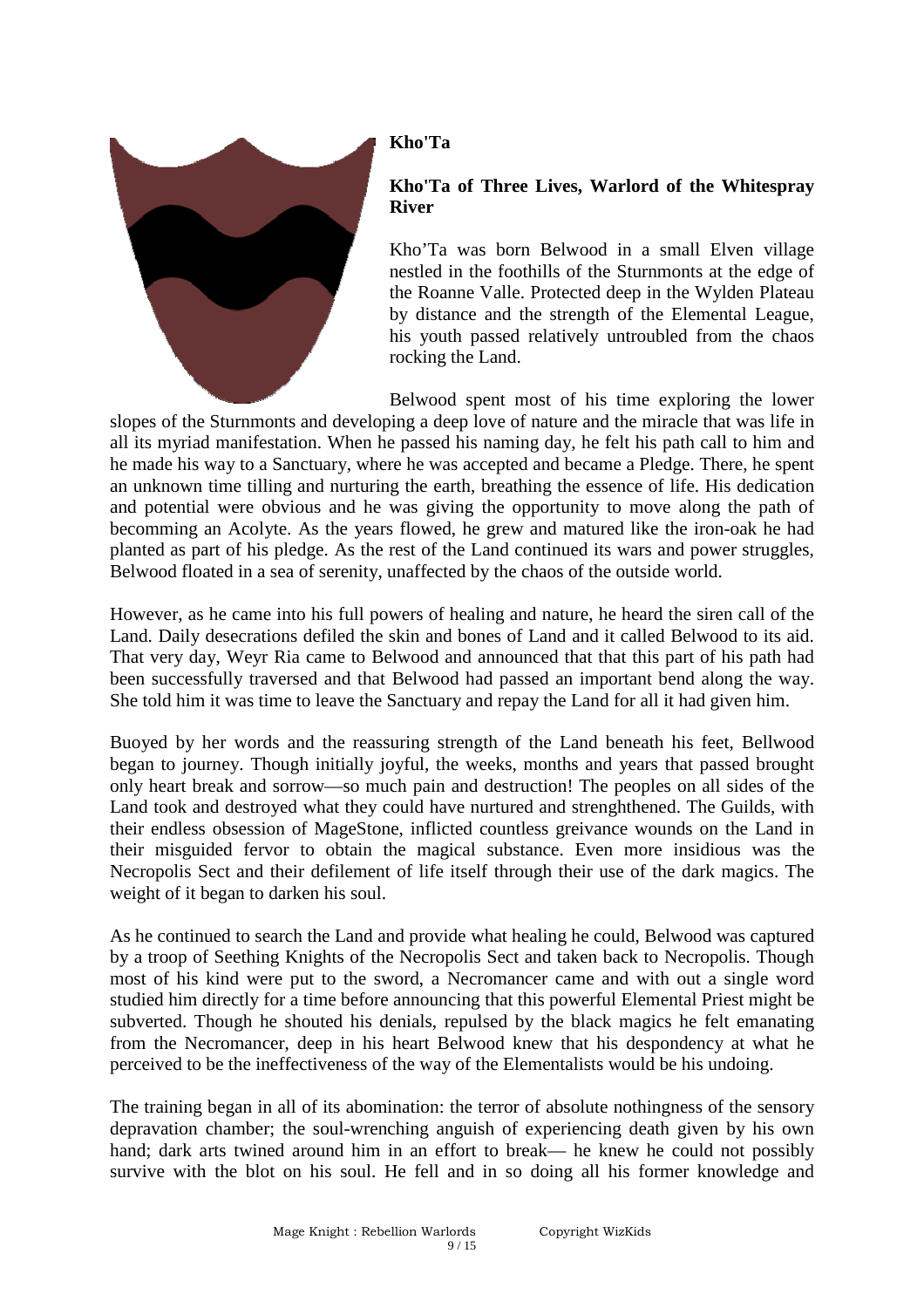understanding—he footsteps along his path—were swept clean and he embraced the Necromancer way.

From that moment forth Belwood ceased to be and in its place the powerful Svessi emerged. A fanatical convert, Svessi became a scourge know to all the kingdoms that bordered the growing might of the Necropolis Sect as they continued to expand their power through conquest and subjugation. Tireless in his efforts, he became one of the most powerful Necromancers in living memory, able to wield vast powers and rise entire Zombie armies from a field of dead with a word. Though in manner and appearance he was a new person, the League finally discovered the identity of this new Necropolis power and saddened though they were to take a life, they realized the consequences of allowing Svessi to remain alive and continue his aberrant activities. As the person who had over seen his first life, Weyr Ria was sent to end his second. As Svessi took to the field once more with a troop of his most loyal followers, Ria made her move. However, she had underestimated how truly powerful he had become and in so doing she perished. However, Svessi ended the life of the person who had been a benevolent of parent for all those years, the skein of lies and deceits over his mind and soul was torn and as her eyes dimmed forever, Ria smiled with the knowledge she saw written on his face—she had succeeded.

Horrified with what he had become, Svessi first thought to slough off this new skin and return to the life he had known. However, he knew that he could never go back, nor would the League Priests accept him after all that he had done. Though gripped with anguish, he knew where his anger should be directed; the Necropolis would pay for what they had done. He hatched a plan to would allow him to set up a power base from witch to begin his vengeance.

Moving his troops in a new direction he announced that a troop of Necropolis soldiers and their Seething Knight commander had gone rogue and that it was his—and his troop's—duty to eliminate the traitors. As none would doubt the words of the most powerful Necromancer in all Necropolis, they moved forward with firm resolve and engaged the troops they encountered. His troops ignored their cries of innocent—lies, obviously—and continued their mission. Only after the fact did it become known that it was Svessi, not the enemy commander who had become the traitor.

Moving into the Ailon mountains where the headwaters of the Whitespray River begins, Svessi declared himself Warlord Kho'Ta and spat a curse of blood-fued against the Necropolis. Though many of his troops deserted him, most had witnessed his awesome power and believed he had the ability to defy Necropolis. An army was immediately dispatched to deal with the traitor Svessi but the treacherous Whitespray River and the inaccesibility of the region in which Kho'Ta enconsed himself—which claimed the lives of a score of men before the army even encountered Kho'Ta's troops—combined with Kho'Ta's power and his troops dedication gave him a resounding victory which sent ripples spreading across the Land. Though he had paid dearly for his victory, his defiance against the abominable Sect was a beacon in the night calling troops and mercenaries a like to his new standard.

Five years have passed and the Sect has yet to dislodge Kho'Ta from from the headwaters of the Whitespray River. Though most of his troops are still fearful of his dark and awesome magics, they continue to follow him in defying the Sect.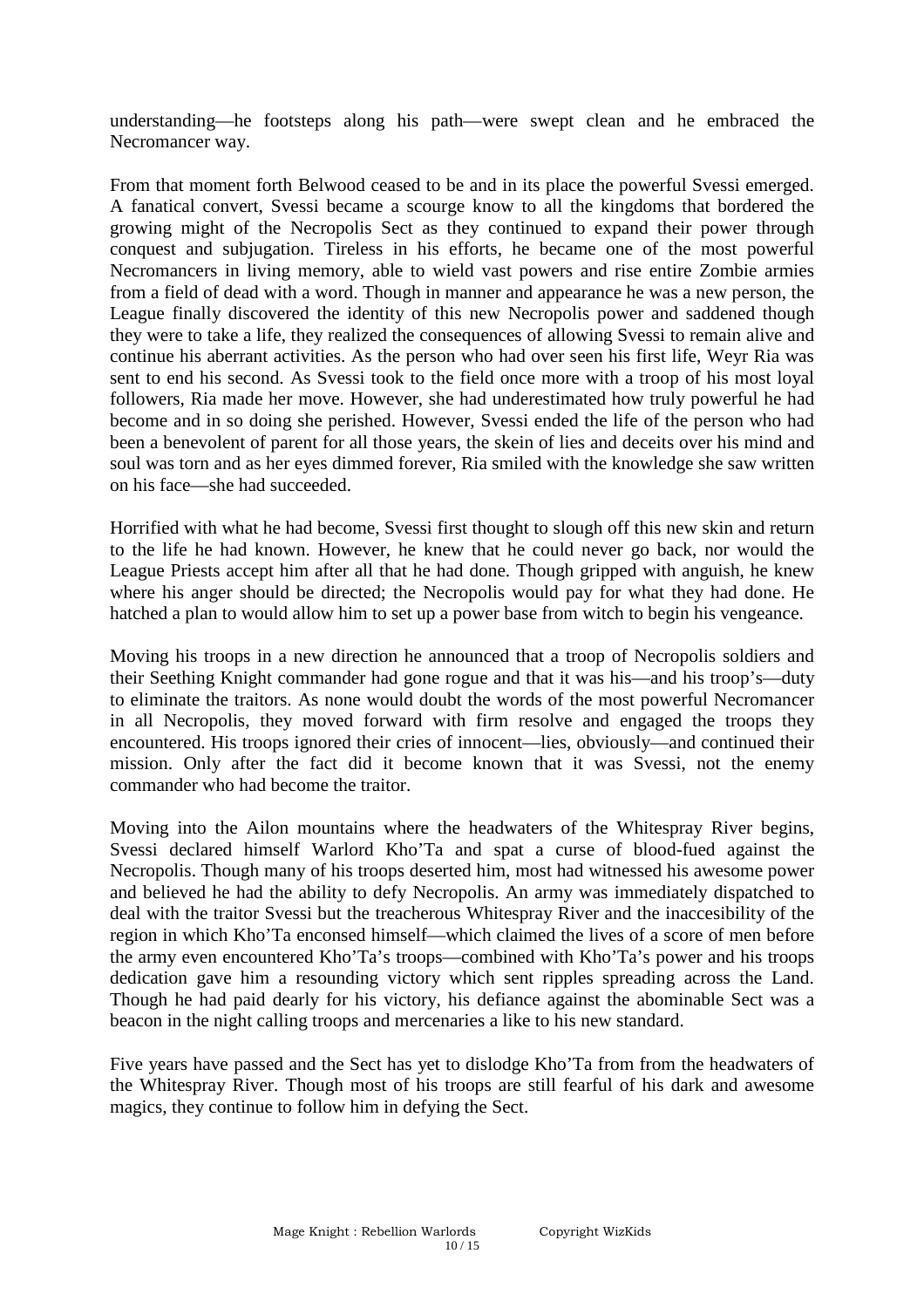### *Kossak Mageslayer*



Kossak was born at night under the open sky according to tradition among troll tribes, many of which still look to the heavens for signs and portents. Just prior to Kossak's birth, the night sky came alive with shooting stars. Hundreds of them blazed their ferocious trails through the darkness. Kossak's mother, spent from the labor of childbirth, smiled at the fierce display and whispered, "The skies are on fire." This omen of personal strength followed her son throughout his life.

Quickly growing strong, Kossak's horn nubs sprouted early—a sign interpreted by the trolls to indicate a fierce warrior. This was, perhaps, a self-fulfilling prophecy, as his early maturity prompted many challenges. Forced to defend himself, Kossak won several of these challenges and was catapulted upward in the ranks of the tribe. He joined League war hosts at an earlier age than most, campaigning a great deal in the north against the hated Necropolis Sect. It was here that Kossak was first exposed to the perversion of the necromancers.

It happened near the headwaters of the Whitespray River, very close to where the villain Kho'Ta would later build his own dark keep. The League war host in which Kossak was a part came under attack by the Sect. Kossak never saw the necromancer in the darkness, or did not recognize him if he did. What he did see were the nupheratii, the lesser undead, who marched forward as zombies without wills of their own. Kossak fought the zombies back, but soon they rose again to lumber forward and tear at him with cold hands, their breath still stinking of the grave and their eyes alight with an otherworldly presence.

Never before had a defeated enemy risen back up against him. Kossak grew more and more enraged as the battle wore on. The appearance of a former kinsman, now an undead troll, drove his anger into white-hot rage. Heedless of his own safety, Kossak tore through the ranks of undead to reach this new enemy.

In single combat, Kossak would have stood undefeated. But there, surrounded by half a dozen of the nupheratii, all Kossak could see were clawed hands, feral teeth and the ghastly gray face of his undead kin. As the grave-risen troll snarled a challenge, Kossak was pulled down and buried beneath animated corpses. That was all he remembered of the battle.

Kossak regained consciousness weeks later in a League Sanctuary, attended by a druid and two massenliche, the League's mending priestesses. He was weak from what they called a 'sickness of the spirit.' They claimed a strong necromancer inflicted it on him, although they did not rule out vampyr. He would be dead—or among the undead, in fact—if his courageous attack had not inspired the League war host to push forward and throw back the Sect forces. Another massenliche had kept him alive long enough to return to the plateau.

After another month in the care of Sanctuary, Kossak learned firsthand more than he'd ever thought on the differences between League magicks and those of the outside world. While he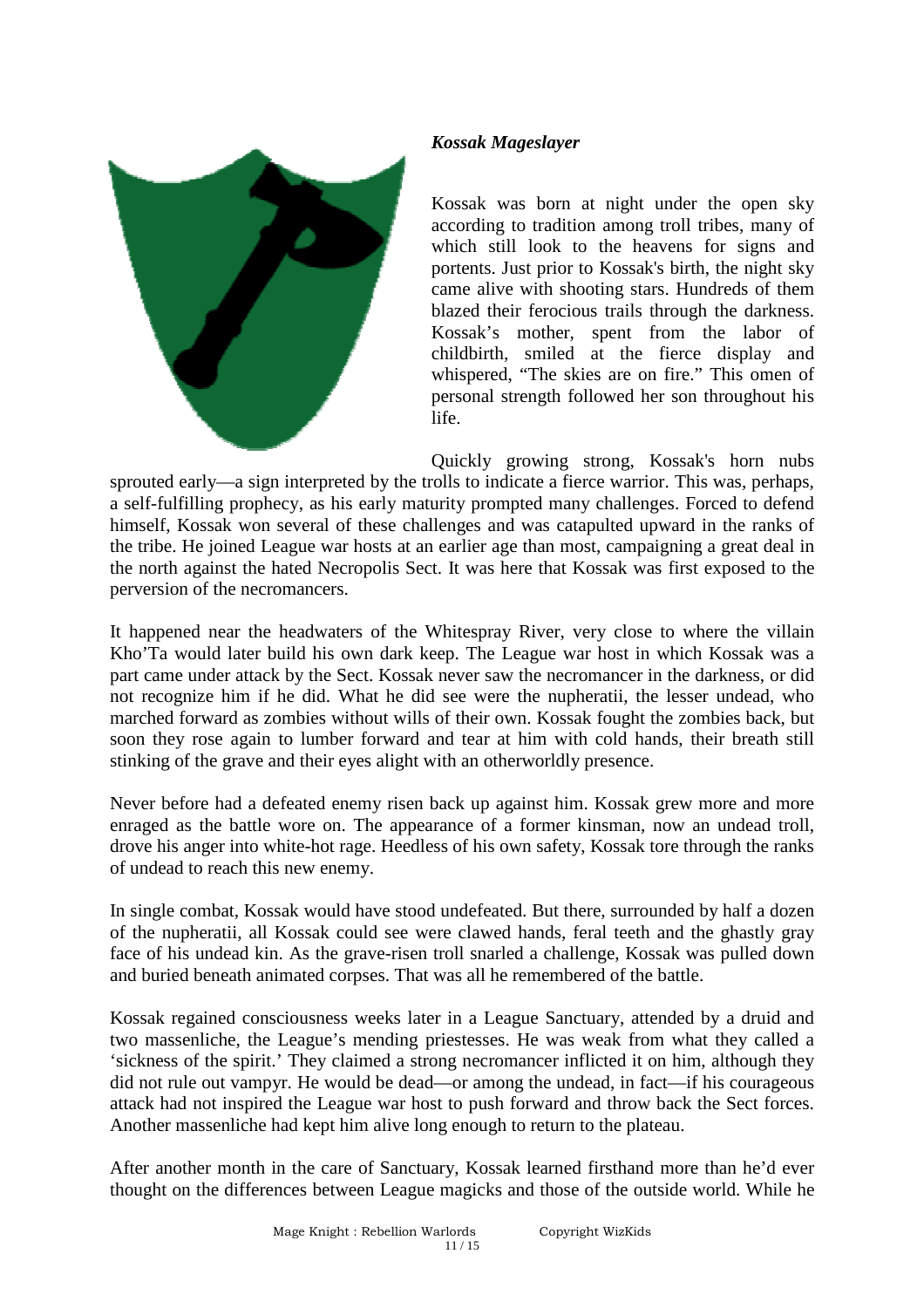had understood the differences between them, or believed he had, he now saw how diametrically opposed they were. Whereas the League took their magickal strength from the Land, others perverted the power found there, twisting it beyond recognition. Unable to shake the horror of seeing his kinsman as nupheratii he took to campaigning with a fury born of his encounter, seeking to destroy all of such corrupted magicks. He left with the first League army he could find, a group led by the centaur warlord Poulsa Rhe against the Atlantean Guild.

It was during such an exercise when he and compatriots were waylaid by a host of Atlantean animated machinery under the command of a mage named Surenn outside of Revanlethe, a western city under Guild dominion. The Guild troops fought fiercely, but the tide turned when the massenliche next to him was brought down by a brass golem while healing Kossak's wounds. Fired by his unbounded rage, Kossak helped hound the mage to earth. The Magus and his fiercest warriors escaped into a labyrinth of caves where they could hope to hold out until escape was arranged. When Kossak's warlord refused to pursue Surenn, the troll spat at his commander, declaring him coward. The troll then stormed into the labyrinth alone. Moments later, more than half the warhost deserted the centaur to follow Kossak, all of them ready to put an end to Magus Surenn's corrupt ways.

Magus Surenn did not come out of the tunnels. Kossak 'Mageslayer' did.

Upon emerging from the caverns, Kossak found Poulsa Rhe standing before him, alone. With a mighty cry, the centaur ripped his own standard in half, handing the pieces to Kossak and bowing. The army bowed as well, chanting Kossak's name, and so Kossak became warlord by his own hand. In his first year of campaigning, Kossak destroyed Magus Suniib of the Guild and Yerlith, of the Order of Vladd. The year after that he fought and killed the Beast of Heronn, a magespawned monster fabled to posses the powers of a basilisk.

Kossak was campaigning in the northern reaches against the Sect during the year that a local orc warlord came out of the mountains, leaving destruction in his wake. Though not one to condemn orcs out of hand, Kossak despised such wasteful rampages. He grew angrier when he learned that the orcish warlord was Rabahn, of the Black Grasses Pass, a powerful chaos mage who'd overseen the destruction of the League village of Antor Hewitt. Rabahn continued to grow in power, gathering more and more strength from his Kossak Mageslayer spent two years after Rabahn. When the Guild finally managed to cut the chaos mage off from retreat, Kossak was able to force Rabahn to battle before the walls of the ancient Citadel of Luxor. Unable to shatter the raiders by strength of arms, Kossak led forward a spearhead of his finest warriors. He was content to just bring down Rabahn, knowing that the raiders would break up of their own accord.

It was also at this time, while facing the orc hordes, that Kossak Mageslayer began claiming blood kinship to the legendary troll chieftain Paragon. Of course, no proof of this can possibly exist, as Paragon is known only through troll song. There are no written records among the trolls. It is more likely that Kossak is following ancient troll customs, in which an individual "adopts" an ancestral figure with whom he or she identifies. Certainly many parts of Kossak's own legend resembles that of the ancient troll hero, even down to his birth during the time of 'fiery skies.

In the end, though, this may prove disastrous for enemies of the Elemental League, as Kossak strives with every action to live up to Paragon's legacy of fierce honor. He is certainly one of the League's most proactive warlords, traveling beyond the confines of the plateau as he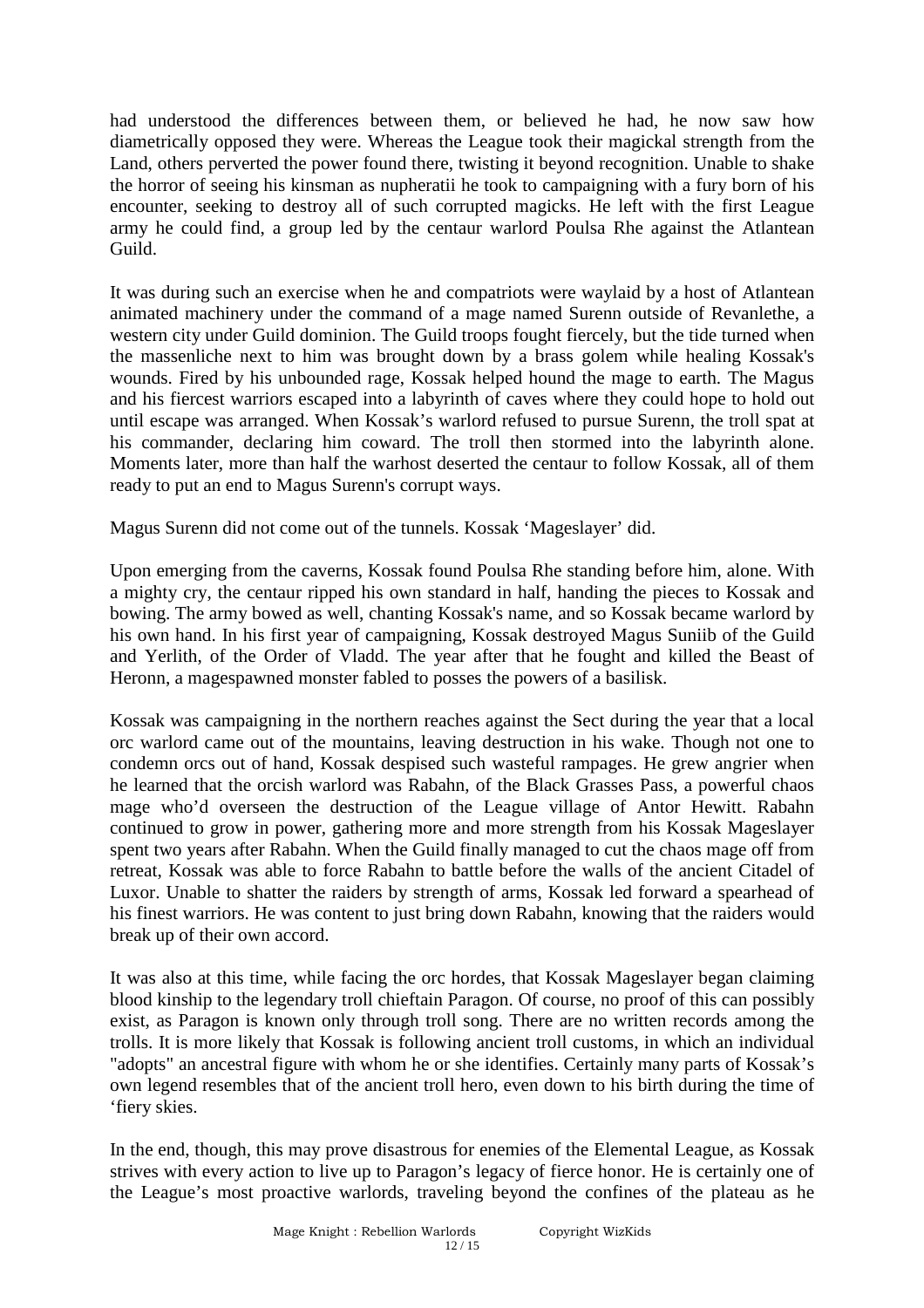deems necessary. Most requests from the city of Wylden are taken 'under advisement,' though never those regarding taking necromancers or Guild magi prisoner. Kossak handles those magick-wielding souls unfortunate enough to fall into his hands in his own way.

Living in the field, always looking toward the next battle, there is little room left in his life for compromise. Kossak would not have it any other way.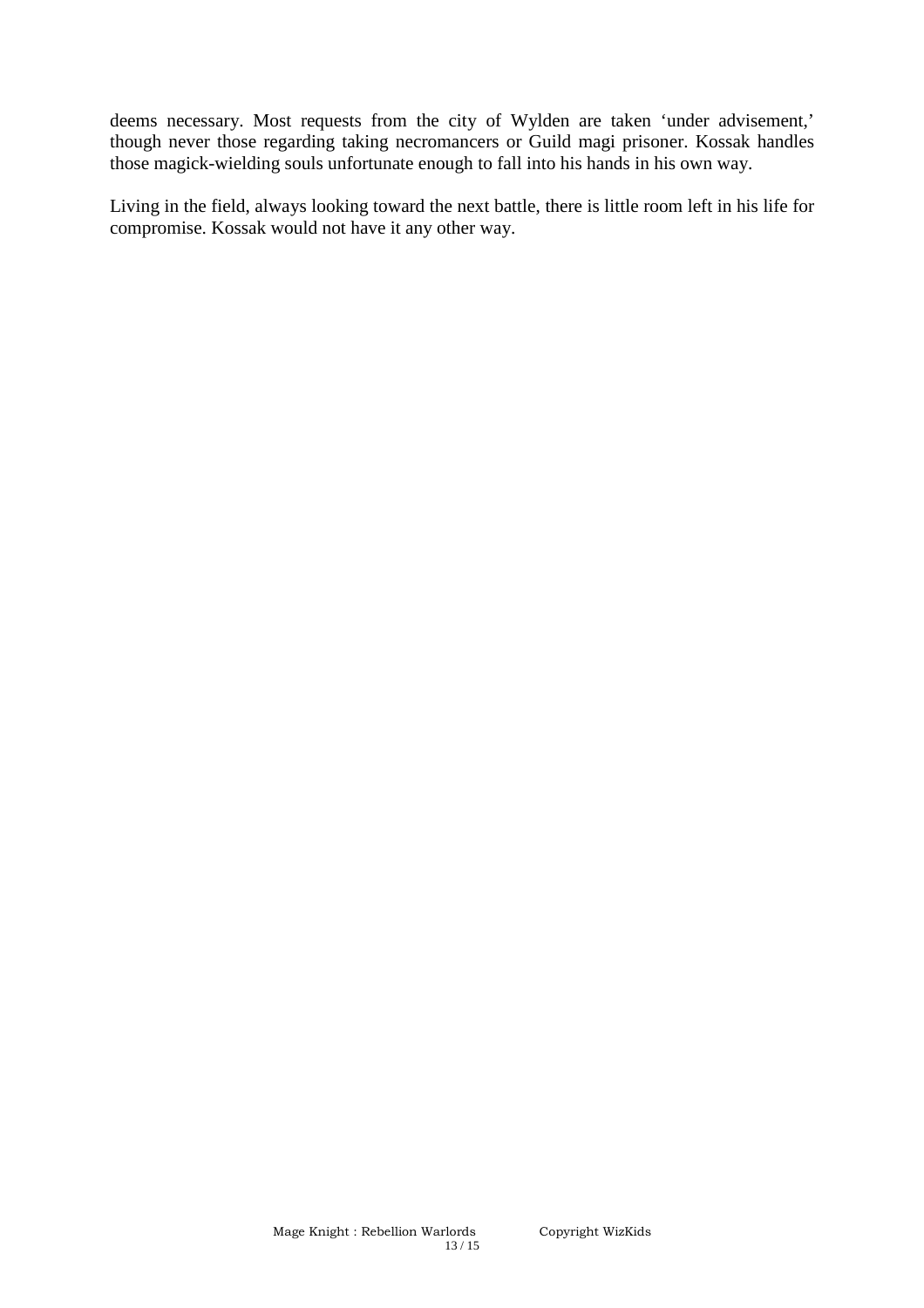#### *Mikel Bakare*

### *Warlord of Mount Gray and avenger of Nok*

Born in the town of Nok, Mikel Bakare's childhood was one of privilege and luxury. His father was a senior officer in the Atlantis Guild force assigned to protect the town from the monsters that haunted the area, in particular the vast Mage Stone quarry in the mountains overlooking the town. Mikel was an able student, learning to read and write at a young age and by the time he was ten he was able to debate Guild history and philosophy with adults. The old stories fascinated him, as did tales of far off lands and their strange occupants. He yearned to travel and persuaded his father to take him on visits to the surrounding towns.

Most of these trips were uneventful, but when Mikel was fourteen he accompanied his father to the now-lost Dwarven city of Regensborg. Here was a true land of mystery, one with alien people and strange artifacts powered by unknown means. Mikel fell in love with the Dwarven people and returned to the city every chance he had. He learned their language and their culture, as well as secrets of their technology. Shortly after his sixteenth birthday, however, he learned something that would change his life forever.

He had always seen the Atlantis Guild as a benign government and his parent's status shielded him from the harshness of the common people's lives. However, while exploring the mazelike passages of Regensborg, something he'd been prevented from doing when he was younger, a young dwarf, Kirk McMurrough, accosted Mikel and accused the youth of being a parasite, living off the toil of others. Mikel was offended by the dwarf's "lies" and the two youngsters fought. Neither could gain an advantage and eventually, exhausted, Kirk persuaded the young human that he could prove the truth of his statement. What followed was a tour of the city's underbelly, the workshops where children and adults were forced to work side-by-side to meet the demands of their Atlantis Guild overlords, the dark mines from which came the raw materials that supplied the Guild armies, and the hovels to which the workers escaped at the end of the day. The Guild's "generosity" did not extend to this underclass, who were uneducated and, despite their hard work, rarely had enough to eat.

Returning to Nok, Mikel saw comparable inequalities among the town's common folk and did what he could to improve their situation. However, with tensions rising between the Guild and the Necropolis Sect, demand for Mage Stones increased considerably and the mine overlords sought to meet their increased production quotas by working the people even harder. After three months of tremendous hardship, something finally snapped in the people of Nok and they rose up in revolt against the Guild leadership. Catching the garrison unawares, the rebels quickly overpowered the troops and set about arming themselves. Many of the city's rulers and their families were imprisoned but Mikel was spared this because of his efforts to help the people.

The Guild response was swift and brutal. Forces from around the area converged on Nok, encircling the town and demanding the surrender of the rebel leaders. Scarcely waiting for a reply, Atlantis General Sul Dok ordered his forces into action with specific commands not to spare the lives of anyone in the "traitorous town." In a six hour battle, the rebel force was defeated, its rag-tag army no match for the trained soldiers and magicians of the Guild. A handful of rebels escaped, scattering to towns throughout the mountains. Realizing he had no future with the Guild, whom he now saw as oppressive and tyrannical, Mikel joined the exodus, fleeing to Regensborg where he sought shelter with Kirk McMurrough.